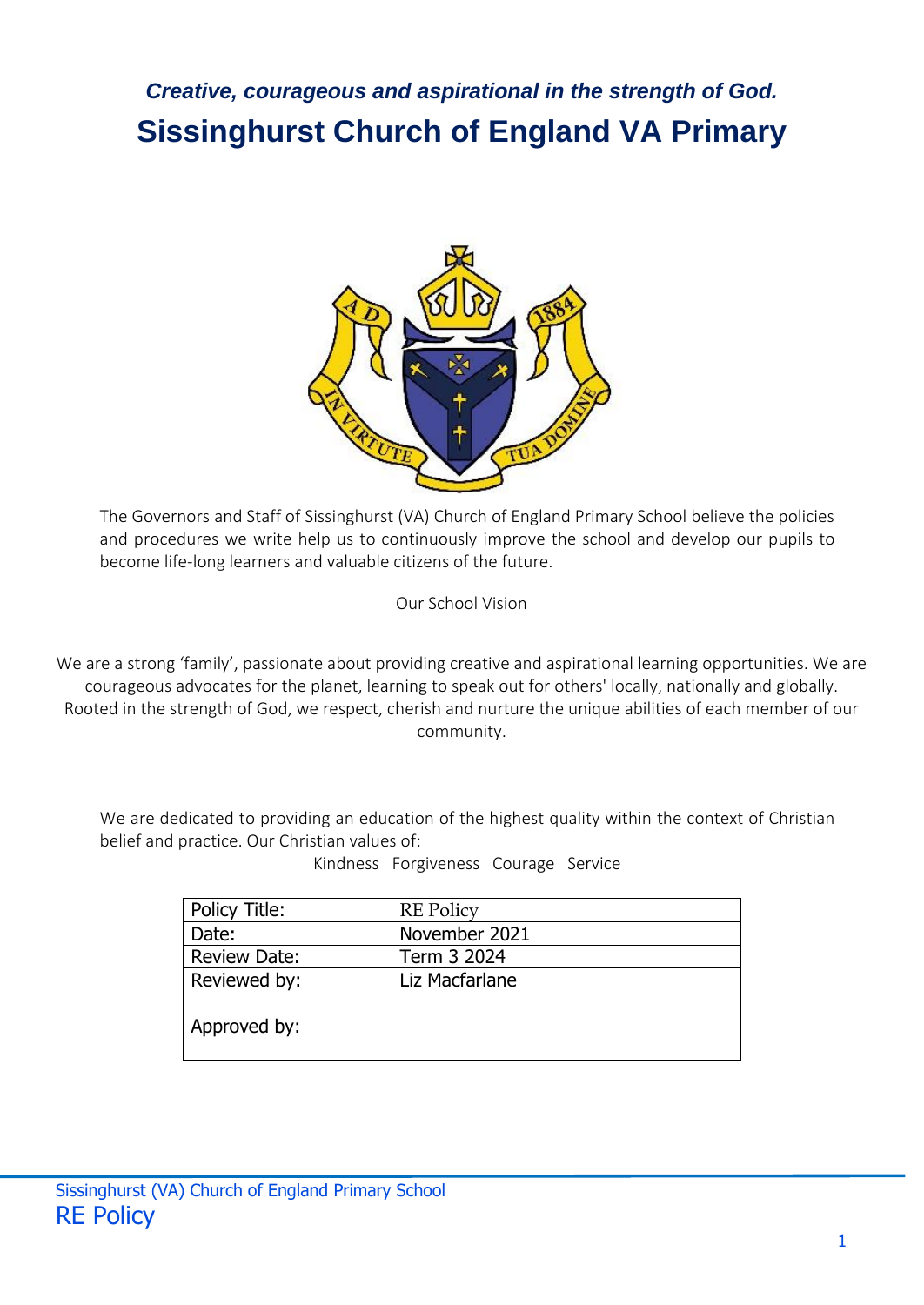# Policy Statement for Religious Education

Religious education should enable every child to flourish and to live life in all its fullness. (John 10:10). It will help educate for dignity and respect encouraging all to live well together Such an approach is offered through a commitment to generous hospitality, being true to our underpinning faith, but with a deep respect for the integrity of other religious traditions (and worldviews) and for the religious freedom of each person. (Religious Education Statement of Entitlement February 2019)

#### **Introduction**

At Sissinghurst VA Church of England Primary School, pupils and their families can expect a high quality religious education (RE) curriculum that is challenging, rich and varied, enabling learners to acquire a thorough knowledge and understanding of a range of faiths and world views. As a church school, the teaching of Christianity is at the heart of our RE curriculum. Through the Understanding Christianity resource, the use of an enquiry approach engages with significant theological concepts and the pupil's own understanding of the world as part of their wider religious literacy. Using the Kent Agreed Syllabus we learn about other religions and world views, fostering respect for them. Links with our Christian values and vision, and support for pupil's spiritual, moral, social and cultural (SMSC) development are intrinsic to our RE curriculum and have a significant impact on learners. We provide a wide range of opportunities for learners to understand and to make links between the beliefs, practices and value systems of the range of faiths and world views studied.

#### **Aims**

As stated in the Church of England Religious Education Statement of Entitlement, religious education in this school aims for all pupils:

- To know about and understand Christianity as a diverse global living faith through the exploration of core beliefs using an approach that critically engages with biblical text.
- To gain knowledge and understanding of a range of religions and worldviews appreciating diversity, continuity and change within the religions and worldviews being studied.
- To engage with challenging questions of meaning and purpose raised by human existence and experience.
- To recognise the concept of religion and its continuing influence on Britain's cultural heritage and in the lives of individuals and societies in different times, cultures and places.
- To explore their own religious, spiritual and philosophical ways of living, believing and thinking.

#### Curriculum for Religious Education

RE is an academic subject that has a high profile in our school curriculum. It is a priority for senior leaders, who ensure that the teaching, learning and resourcing of RE is comparable with other curriculum subjects.

This means that the RE curriculum:

 is intrinsic to the outworking of our distinctive Christian vision in enabling all pupils to flourish. In addition, it contributes to British values and to pupils' spiritual, moral, social and cultural development.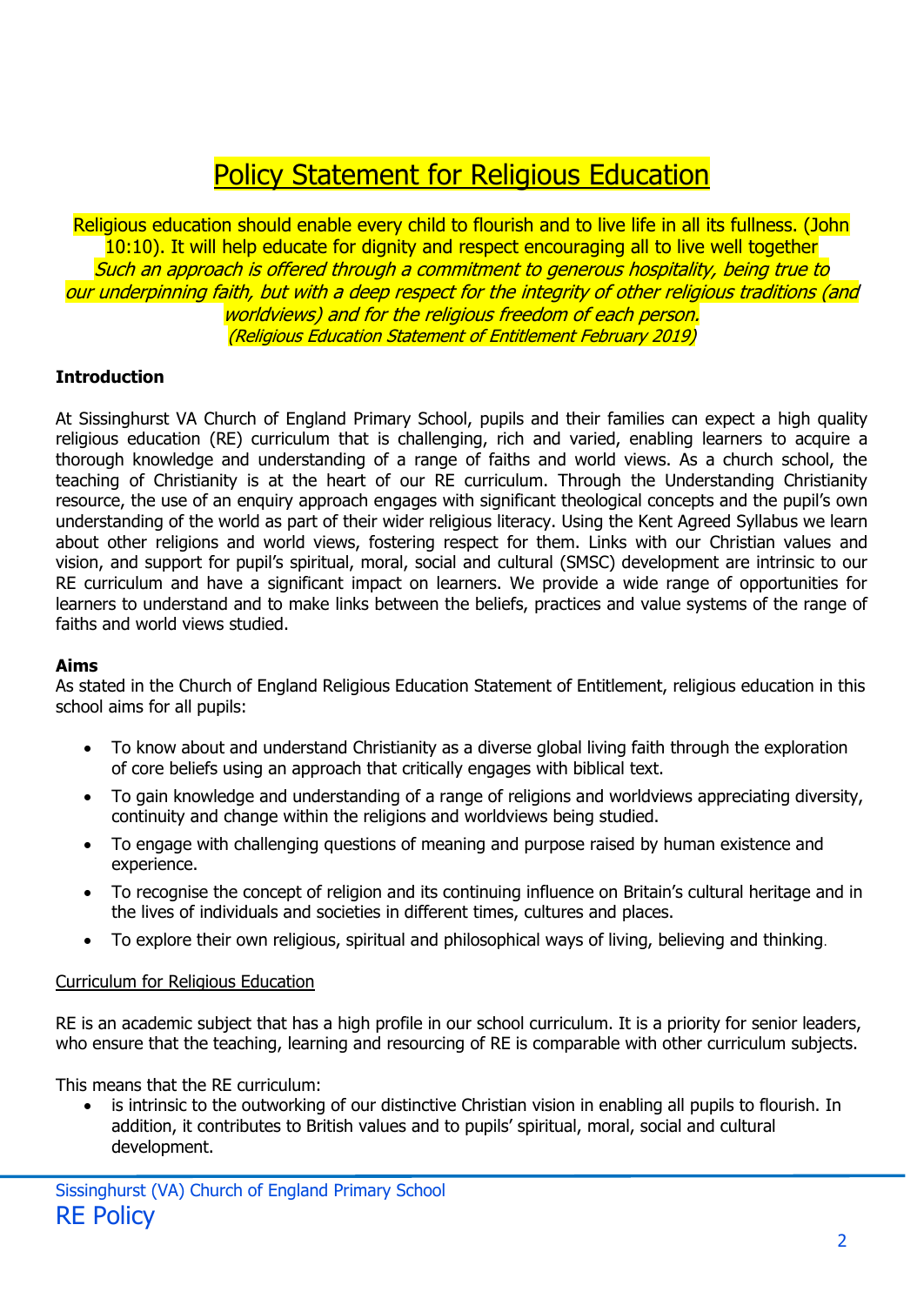- is delivered in an objective, critical and pluralistic manner to engage and challenge all pupils through an exploration of core concepts and questions. Lessons provide meaningful and informed dialogue with a range of religions and worldviews.
- reflects a good balance between the disciplines of theology, philosophy and human science, to enable pupils to develop their religious literacy\* \*Religious Literacy: Helping children and young people hold balanced and well-informed conversations about religion and belief. [\(Key Principles of a balanced curriculum in RE.\)](https://www.churchofengland.org/sites/default/files/2018-03/Key%20principles%20of%20a%20balanced%20curriculum%20in%20RE_0.pdf)
- enables pupils to acquire a rich, deep knowledge and understanding of Christian belief and practice, including the ways in which it is unique and diverse, whilst engaging with biblical texts and theological ideas.
- provides opportunities for pupils to understand the role of foundational texts, beliefs, rituals, and practices and how they help to form identity in a range of religions and worldviews.
- supports the development of other curriculum areas and other general educational abilities such as literacy, empathy and the ability to express thoughts, feelings and personal beliefs.
- encompasses the full range of abilities to ensure that all flourish academically, using a wide range of teaching and learning strategies which consider the task, outcome, resource, support and pupil grouping as appropriate to pupils' needs
- offers tasks that are age appropriate, challenging and sufficiently demanding to stimulate and engage all pupils, whilst extending the most able and providing support for those who need it.
- ensures that all pupils' contributions are valued in RE as they draw on their own experiences and beliefs

# Curriculum balance and time

Reflecting the school's trust deed or academy funding agreement parents and pupils are entitled to expect that, in Church schools, Christianity should be the majority religion studied in each year group and should be at least 50% of RE curriculum time. Sufficient dedicated curriculum time, meeting explicitly RE objectives, however organised, should be committed to the delivery of RE. This should aim to be close to 10% but must be no less than 5% in key stages 1-4.

Schools must take note that the RE entitlement is totally separate from requirements for collective worship. Collective worship must not be considered curriculum time for RE or the teaching of RE.

#### Teaching and learning

Learning activities provide fully for the needs of all pupils, so that they develop a wide range of skills including enquiry, analysis, interpretation, evaluation and reflection. RE lessons provide a safe space to explore their own religious, spiritual and/or philosophical ways of seeing, living and thinking, believing and belonging. They provide opportunities to engage in meaningful and informed dialogue with those of all religions and worldviews.

Pupils experience opportunities to learn and express themselves through an enquiry-based style of learning by:

- Posing and discussing 'big' and challenging questions
- Reading and critically analysing texts.
- Interpreting information from different sources.
- Seeking information for themselves in libraries and on computers.
- Listening to and discussing with the teacher and other pupils.
- Engaging in pair and group work.
- Exploring a range of media such as artefacts, pictures, photographs, music and drama.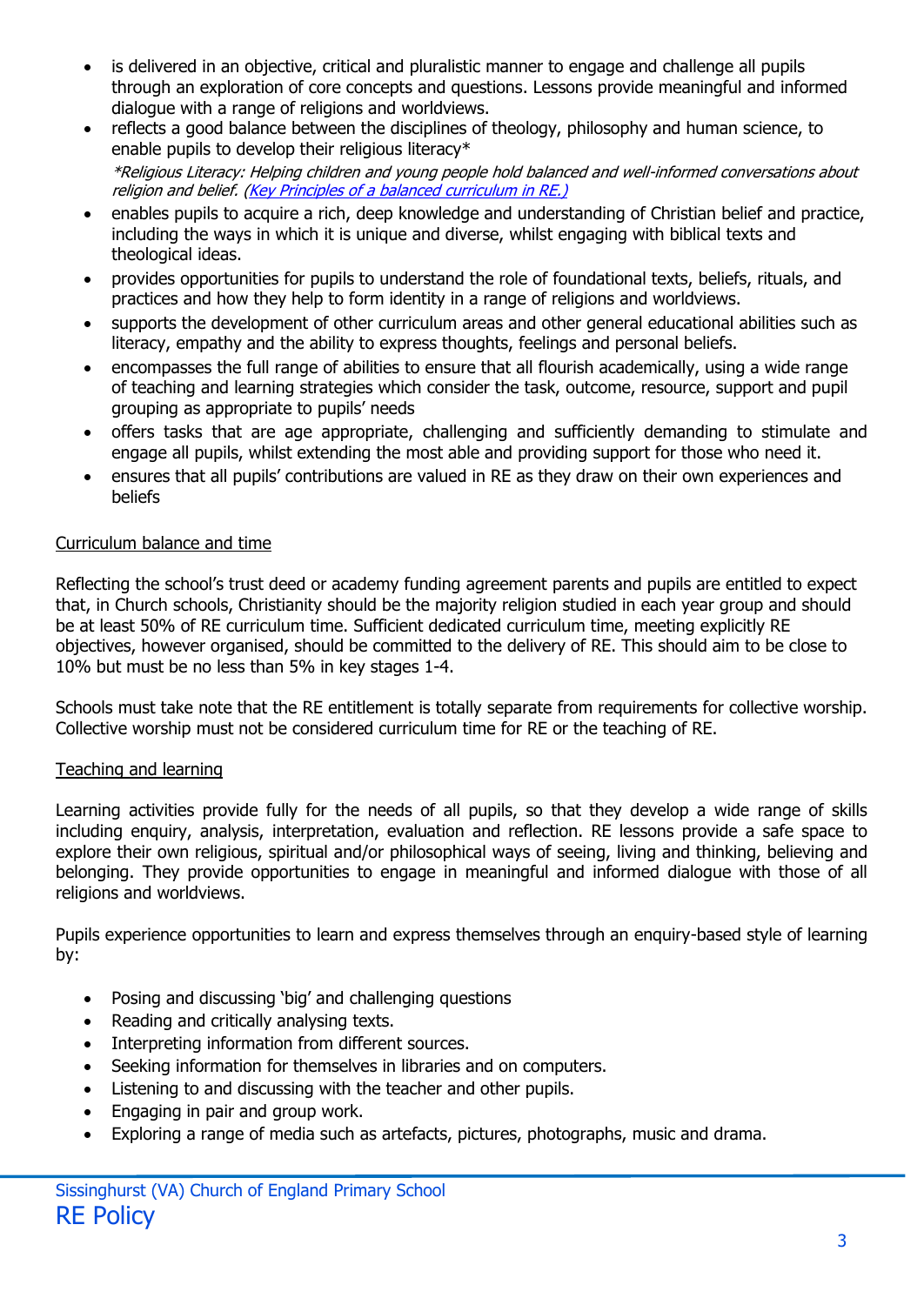- Experiencing visits and visitors.
- Taking part in outdoor learning.
- Taking time for reflection.

Teaching in RE challenges stereotypes, misinformation and misconceptions about race, gender and religion. Lessons seek to present religions and world views in all their richness and diversity in terms of beliefs, traditions, customs and lifestyle in a sensitive and accurate way in order to encourage a positive attitude towards diversity. All questions, views, and opinions are treated with sensitivity and respect.

Teachers establish clear links between elements of religious belief and practice and aspects of the children's own lives. Teaching enables pupils to gain something of personal value from their study of religious belief and practice, for example, the way that they might apply insights gained from religious stories to their own lives.

#### Cross-curricular links

Religious education supports the development of general educational abilities such as literacy, empathy and the ability to express thoughts, feelings and personal beliefs. RE also makes a major contribution to pupils' SMSC development. It addresses issues which arise in a range of subjects, such as English, art, drama and history, geography, computing, music as well as personal, social and emotional education and citizenship.

#### Health and Safety

Health and safety issues may arise in religious education on a number of occasions for example, when pupils:

- Handle artefacts.
- Consume food.
- Visit places of worship.

Teachers will conform to guidelines in the school's health and safety policy in these circumstances.

#### **Assessment, Recording and Reporting**

Assessment in religious education will:

- Involve identifying suitable opportunities in schemes of work such as Understanding Christianity.
- Be directly related to the expectations of the Kent Agreed Syllabus.
- Seek to identify development in the different areas of learning in the subject and not only in the acquisition of factual knowledge.
- Recognise the range of skills and attitudes which the subject seeks to develop.
- Employ well defined criteria for marking and assessment which identify progress and achievement as well as effort, following the school's marking policy.
- Include pupil self-assessment.
- Enable effective tracking of pupil progress to identify areas for development in pupil's knowledge and understanding, as well as whole school areas for development.
- Enable effective reporting to parents.

Role of the RE subject leader

The subject leader will: